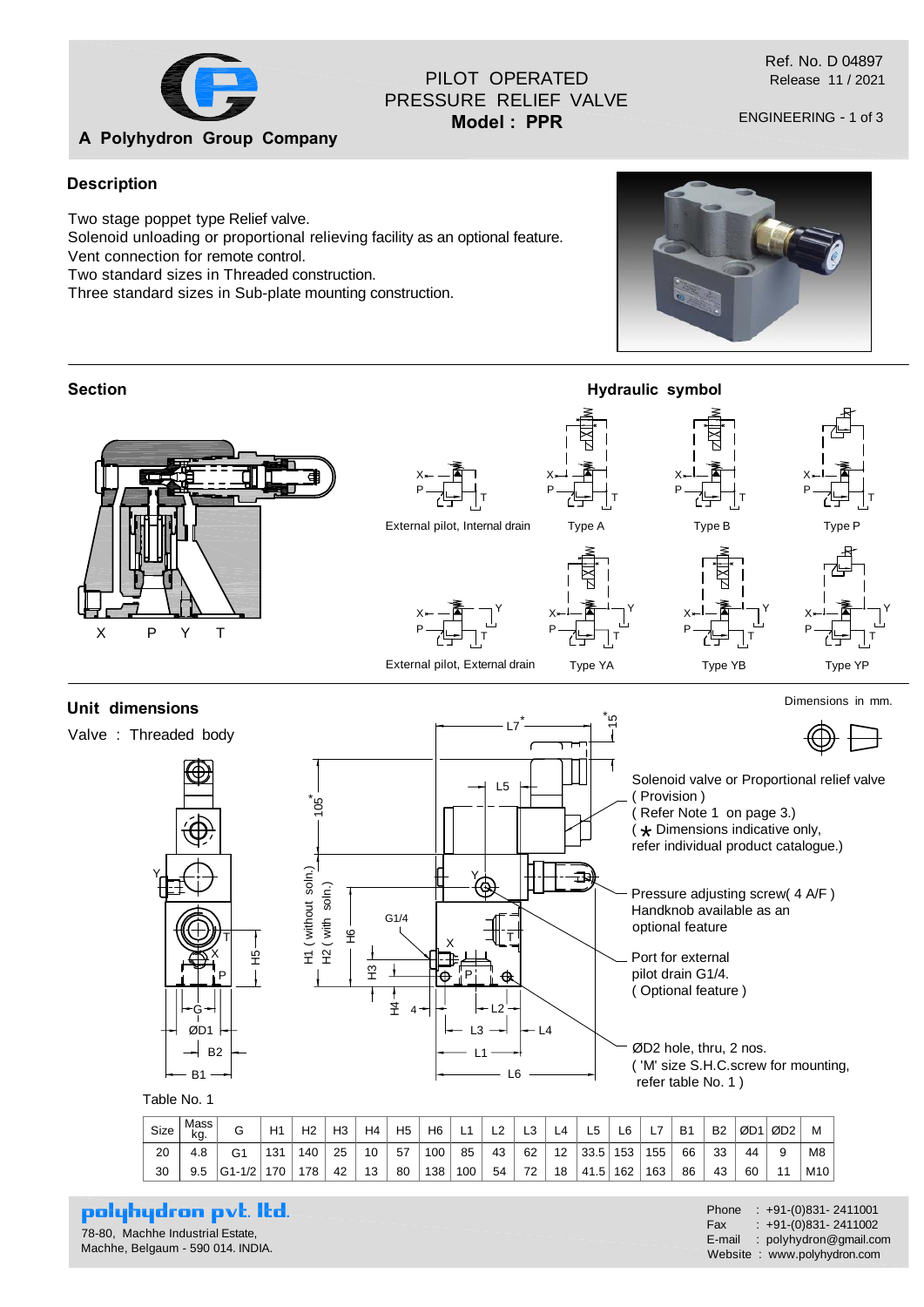

### Valve : Subplate mounting



### Table No. 2

| Size | H1  | H <sub>2</sub> | L1  | 12  | L <sub>3</sub> | L <sub>4</sub> | ∟5          | L6              | ØD1 | <b>B1</b> | <b>B2</b> | Mass<br>ka | м<br>Valve fixing Screws                           | Tightening<br>Torque |
|------|-----|----------------|-----|-----|----------------|----------------|-------------|-----------------|-----|-----------|-----------|------------|----------------------------------------------------|----------------------|
| 10   | 120 | 82             | 150 | 80  | $\overline{4}$ |                | $12.9$ 53.8 | 142             | 13  | 80        | 53.8      | 4.8        | $M12 \times 100$ L - 4 nos.                        | 125 Nm               |
| 20   | 115 | 66             | 167 | 120 | 4              | 35.9           | 66.7        | 163             | 18  | 100       | 70        | 6.7        | M16 x 90 L<br>$-2$ nos.<br>M16 x 50 L<br>$-2$ nos. | 300 Nm               |
| 30   | 143 | 93             | 182 | 155 | 4              |                |             | 47.3 88.9 178.5 | 20  | 120       | 82.6      | 12         | $M18 \times 120$ L - 4 nos.                        | 500 Nm               |



#### **Interface details**

Note : Surface roughness : Ra value is equal to or better than 0.8  $\mu$ m Surface flatness : 0.01 - 100 mm.

| Table No. 3 |  |  |
|-------------|--|--|
|-------------|--|--|

| Size            |                                                  | L <sub>4</sub> | L5 | L6 | L7 | L8 | B1 | <b>B2</b> | <b>B3</b>                                                                                                                                    | <b>B4</b> | ØD1   ØD2   ØD3 |     |                   | м                   |    |
|-----------------|--------------------------------------------------|----------------|----|----|----|----|----|-----------|----------------------------------------------------------------------------------------------------------------------------------------------|-----------|-----------------|-----|-------------------|---------------------|----|
| 10 <sup>1</sup> |                                                  |                |    |    |    |    |    |           | 80   12.9   0   22.1   22.1   47.5   53.8   31.8   80   53.8   26.9   13.1   13                                                              |           |                 |     |                   | $4.8$   $4.8$   M12 | 22 |
|                 | 20 120 35.9 23.8 11.1 33.4 55.6 66.7 43.7 100 70 |                |    |    |    |    |    |           | 35   15                                                                                                                                      |           | -23             |     | $6.3 \pm 6.3$     | M16                 | 26 |
| 30              |                                                  |                |    |    |    |    |    |           | $\vert 155 \vert 47.3 \vert 31.8 \vert 12.7 \vert 44.5 \vert 76.2 \vert 88.9 \vert 54.9 \vert 120 \vert 82.6 \vert 41.3 \vert 18.7 \vert 32$ |           |                 | 6.3 | $\vert 6.3 \vert$ | M18                 | 30 |